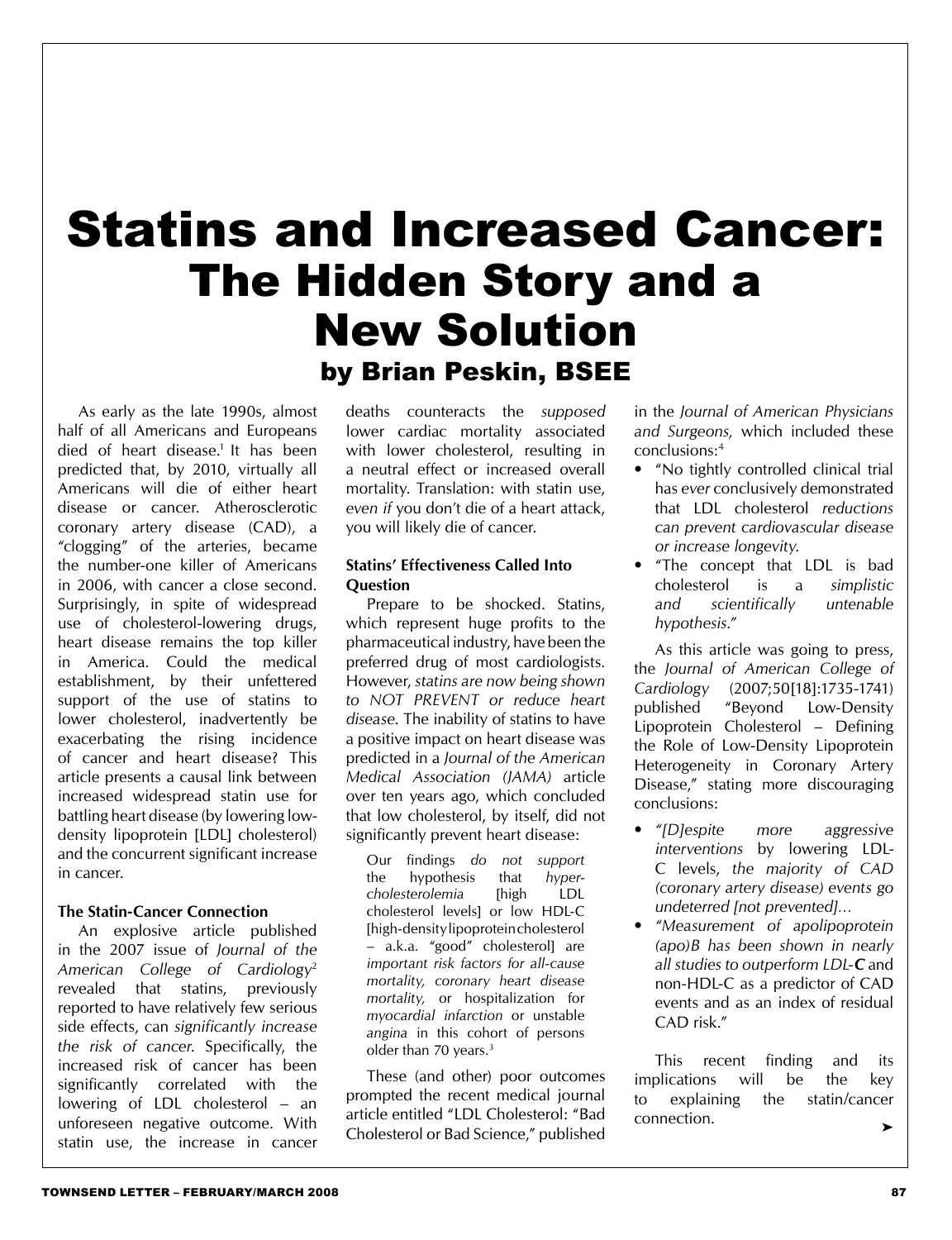# **Statins and Cancer**

➤

#### **Cholesterol-Lowering Drugs Were Known to Cause Cancer a Decade Ago**

 A dire warning about statin use was published by two physicians, Thomas B. Newman and Stephen B. Hulley,<sup>5</sup> at the University of California in San Francisco in 1996. This same warning was published in the cancer journals over a decade ago. One example appeared in *Cancer Research*: 6

Several trials of cholesterol lowering with drugs to prevent cardiovascular disease events have demonstrated an increase in cancer incidents in the subjects treated with lipid-altering drugs. The trials were randomized, double-blinded, and lasted an average of five years…. A *statistically significant excess of malignancy* was seen in elderly subjects and women randomized to the drug groups."

 None of these studies or their conclusions has ever been refuted, yet we continue to prescribe more and more cholesterol-lowering drugs. Are physicians missing something? Yes. Take the following, for example.

#### **Arterial Plaques – It's** *Not* **the Saturated Fat**

 For decades, saturated fat was blamed for the buildup of arterial plaque, the material that can significantly narrow the diameter of arteries. However, a landmark article published in the *Lancet* in 1994 shattered that myth.7 The investigators analyzed plaque and found it contained more than ten different compounds, none of which consisted of saturated fat. There are also other independent analyses confirming the lack of saturated fat in any arterial plaque.<sup>8,9</sup>

#### **Arterial Plaque – Normally a Harmless Natural Repair Mechanism**

 As the vasculature ages, it is constantly repaired with new collagen. A number of other repair mechanisms are concurrently working, with cholesterol and Lp(a) lipoprotein

acting as "sticky patches" to seal cracks when injury or damage to an arterial wall occurs.

 In healthy individuals, arterial plaques form as a result of these patching activities, but without serious consequences. However, in many individuals, the plaques do not disappear, but build up over time. To explain these perplexing observations, we need to explore cholesterol's makeup.

#### **Importance of Cholesterol – "Good" or "Bad" Terms Are** *Mis***leading**

 Cholesterol itself can't be "bad," because it is critical in the production of the hormones estrogen, progesterone, and testosterone,10 keeping our skin water- and chemicalresistant, manufacturing bile salts for digestion of fats, forming our bones, and delivering precious Parent Essential Oils (PEOs) to all of our 100 trillion cells. Without plenty of cholesterol, we would all be dead.11

 While free cholesterol does exist in the body, *80-90% is esterified*, meaning it is chemically bound to a fatty acid, with a strong preference given to parent omega-6 (LA), as shown in Figure 1 (in which R represents the hydrocarbon portion of the fatty acid).

#### **Figure 1: Cholesteryl Ester**



#### **The Structure of Cholesterol Itself**  *Never* **Changes**

 That's right; the structure of cholesterol itself never changes; the esterified component does. It is only the hydrocarbon [alkyl] portion of the ester group that changes. If you term something as "bad," presumably you want to get rid of it or at least get it as low as possible. This is what the pharmaceutical industry is saying.

However, if you got rid of all the LDL-C, you would be wiping out valuable fatty acids as well as a mechanism for removing oxidized fatty acids that should be removed from the body. It would be like stopping "garbage pickup."

 These cholesteryl esters are transported throughout the body in lipoprotein particles that are classified according to the ratio of protein to fat, or more simply, the density of the particle, in the following increasing order: chylomicrons, very low-density lipoprotein, intermediate density lipoprotein, low-density lipoprotein (LDL), and high-density lipoprotein (HDL).12 LDL particles contain the highest percentage of cholesteryl esters (mainly parent omega-6, with a small portion of approximately threepercent parent omega-3).

#### **Importance of Esterified Cholesterol**

*Esterified* cholesterol comprises the majority of LDL (Figure 2). LDL is much more than just "cholesterol," although few people, including nutritionists and physicians, understand this. It is essential to understand the term cholesterol "esters" if you hope to understand the vital role of LDL in your body. Medical journals confirm this important fact: "LDL contains up to 80% lipid, including polyunsaturated fatty acids and cholesterol, mainly esters. *Linoleic acid, [is] one of the most abundant fatty acids in LDL*…"13

 Furthermore, HM Sinclair, a top EFA researcher and famous English nutritional biochemist (bio available at: http://www.britathsoc.org/bas\_ hugh sinclair.html), made clear in 1984 that about 20% of the free fatty acids of the phospholipids in both LDL and HDL are composed of parent omega-6, too.<sup>14</sup> America's top cardiology publication, the *Journal of American College of Cardiology* (2007;50[18]:1735-1741), published information stating that it is the *esterified* cholesterol that is the problem in heart disease, but didn't address the reasons why the problem occurs or offer ideas on how to solve it.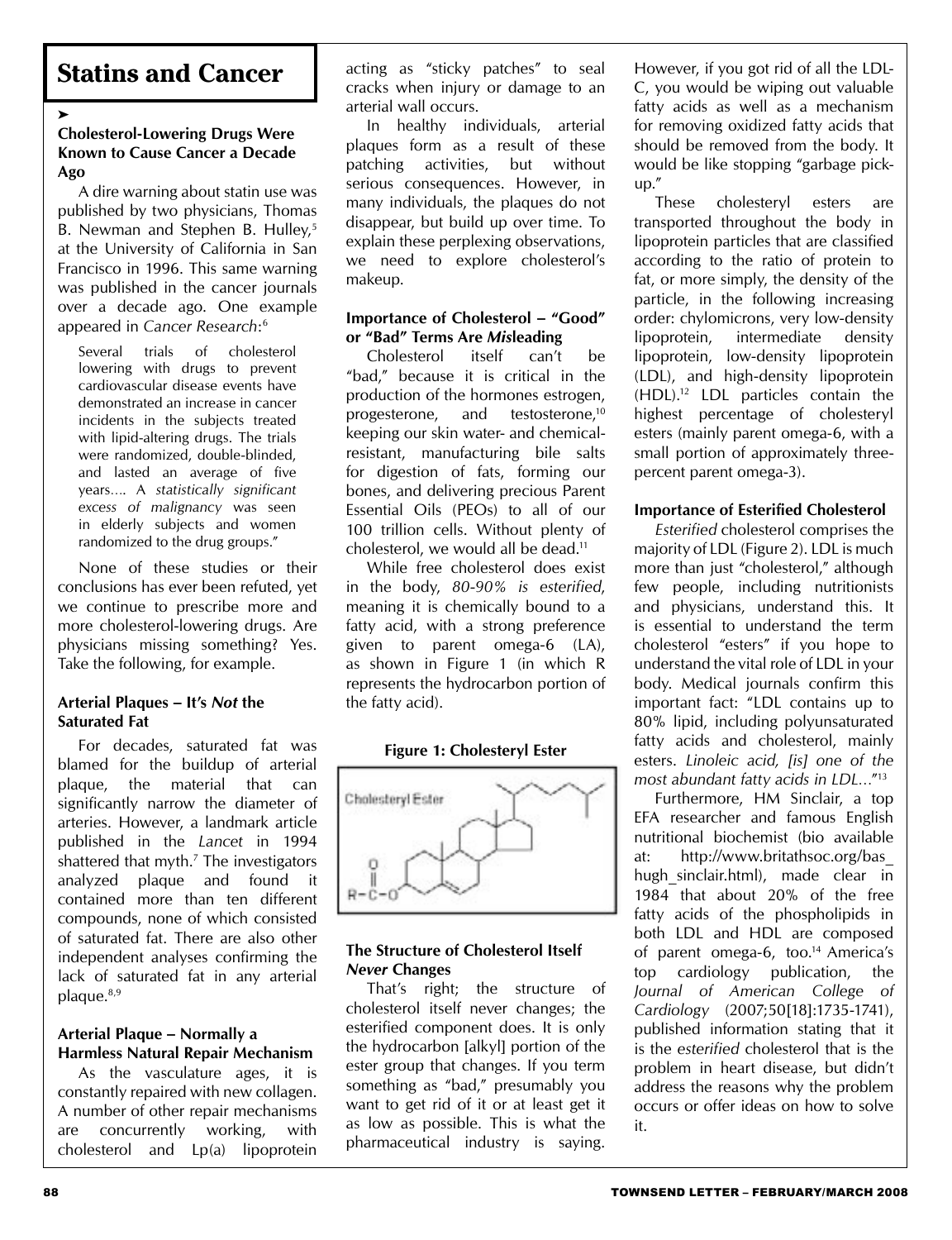Esterification of LA with cholesterol was known as early as 1941<sup>15</sup> and is one of the keys to understanding the statin/cancer connection. However, due to widespread inaccurate terminology, we first need to discuss PEOs, Essential Fatty Acids (EFAs), and EFA derivatives.

#### **Figure 2: Structure and Composition of Low-Density Lipoprotein**

(*Textbook of Medical Physiology*, p. 874, *Courtesy W.B. Saunders*)



#### **Parent Essential Oils: An Essential Difference**

 The term "Essential Fatty Acids" is so frequently misused that I was compelled to coin a new phrase, Parent Essential Oils (PEOs). "PEOs" refer to the only two true essential fatty acids: parent omega-6 (LA) and parent omega-3 (ALA). The term "parent" is used because these are the whole, unadulterated form of the only two essential fats your body demands, as they occur in nature. Once PEOs are consumed, your body changes only five to ten percent of them to "derivatives."16-18 That means 90-95% stay in the parent form in the cell and mitochondrial membranes.19,20 There are a host of omega-6 and omega-3 derivative-based oils being marketed to physicians as EFAs that are, in fact, non-essential derivatives such as eicosapentaenoic acid (EPA), docosahexaenoic acid (DHA), and gamma-linolenic acid (GLA). Fish oils are made up almost exclusively of omega-3 derivatives. Scientifically and biochemically, calling these

Derivatives are not EFAs because they are not essential – your body has the ability to make them as needed from the PEOs. Taking fish oil and other health-food-store "EFAs" often leads to pharmacological overdoses, which can be very harmful.

#### **Food Processing Adulterates Most Parent Omega-6**

 In the last several decades, processed foods – in particular, frozen foods and restaurant cooking oils – have increasingly incorporated trans fats (hydrogenated) and other unhealthy fats and oils resulting in less parent omega-6 (LA) for incorporation into cell membranes and conversion into arachidonic acid, which is a source of many prostanoids and leukotrienes used in inflammatory, immune, and signaling functions.<sup>21,22</sup>

 Membrane fluidity increases when more PEOs (functional parent EFAs, in particular, parent omega-6) are available to incorporate in the membrane lipid bi-layer. *When natural PEOs are replaced by trans fats (hydrogenated), the fluidity changes, and that can cause significant reduction in critical cellular O2 transfer.*

 A category of synthetic fat that is increasingly used as a substitute for trans fats is inter-esterified fats termed IE fat. Consequently, IE has its own set of health problems such as abnormally raised resting blood glucose levels.24,25

 It is important to understand that cooking oil manufacturers avoid omega-3 oils because they are much more unstable than the parent omega-6 series oils. Therefore, most omega-3 in the diet is *un*adulterated and of no concern in our analysis of adulterated PEOs. Many seeds, nuts, grains, eggs, etc. contain omega-3 and omega-6 unsaturated fatty acids, but typically the amount of omega-6 *far outweighs* the amount of omega-3; flax seeds are an exception.

 Even when margarine and other hydrogenated products contain relatively few trans fats – as little as one to two percent – this translates derivatives "EFAs" is wrong. 
derivatives exercise values of the control of defective ►

# **Statins and Cancer**

trans fat molecules. In absolute numbers, there are an enormous  $1x10^{21}$  molecules in each tablespoon of oil. Therefore, the potential to cause great damage, either integrally in the cellular structure or in biochemical reactions, is highly significant since many of us consume much more than a single tablespoon of processed oil each day. Add to this number of defective oil molecules the huge number of defective fat molecules from other processed sources, and you should be terrified at what you, your family, and your patients have been consuming for decades.

#### **Avoiding Fat Isn't a CAD Solution – PEOs Are**

 As the *New England Journal of Medicine* makes clear, "Diets high in polyunsaturated fat (PEOs) have been *more effective* than low-fat, high-carbohydrate diets in *lowering cholesterol* as well as the incidence of *heart disease*."26 The key is making sure the PEOs are unadulterated.

#### **Otto Warburg, MD, PhD: "Lowered Cellular Oxygen Equals Cancer!"**

 Just as oxygen deprivation causes heart disease, sustained oxygen deprivation causes cancer, too. Over 70 years ago, the Nobel prize-winning physician and master chemist Otto Warburg, MD, PhD, demonstrated that a sustained reduction of 35% in the level of cellular oxygen causes cancer and does so each and every time the deficiency occurs for an extended period. Oxygen deprivation is cancer's *prime* cause, and the high ratio of fermentation to respiration is cancer's prime characteristic27,28 (*Townsend Letter;* August 2007. Available at: www.brianpeskin.com/townsend. html). Cancer's *prime* cause, cellular hypo-oxygenation (hypoxia), was directly proved by American research scientists in the  $1950s.^{29,30}$  Back then, they didn't know how to increase cellular oxygenation, whereas, today, we do, and this is the key in answering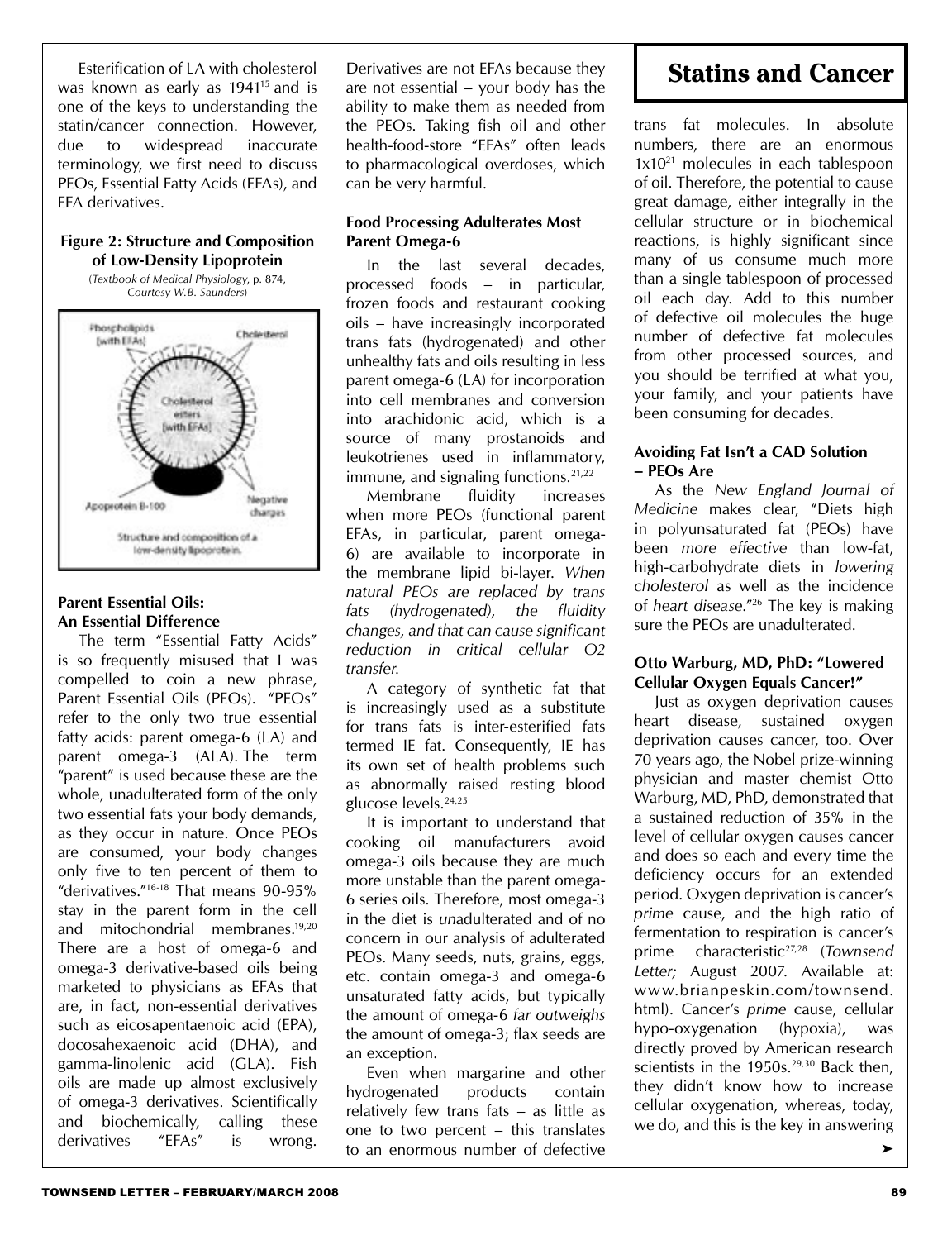## **Statins and Cancer**

➤

why the "statin/increased cancer" connection occurs and how to prevent its tragic consequences:

 1. Warburg proved depressed cellular respiration and phosphorylation are the cancercausing effects of decreased cellular oxygen.31

 2. Physico-chemical experiments (Campbell et al. $32$ ) show that parent omega-6 (LA) can bind twice as much oxygen and disassociates (releases its oxygen) at a much higher pressure (physiologically useful), much closer to hemoglobin, than non-essential oleic acid does.32 Therefore, the 35% cancer-causing hypo-oxygenation (deprivation) threshold is breached with insufficient or adulterated parent omega-6.

 3. Oxygen disassociation curves for oleic acid compared with LA prove a 50% reduction in oxygen transfer is possible.

 4. Decreased cellular oxygenation can therefore systemically occur in any membrane; any tissue in the body can become a potential cancer site.<sup>32</sup>

 Campbell et al.'s seminal experiment<sup>32</sup> conclusively showed a 50% reduction in oxygenation when a PEO deficiency occurred. Now, imagine this effect coupled with already lowered parent omega-6 esterified cholesterol from statins. The chain of events is as follows:

Lowered Cholesterol = Fewer  $PCOs =$ Less Cellular  $O_2 = CANCER$ 

#### **Clinical Results: PEOs Combat Cancer**

 Physicians utilizing the Peskin Protocol report significant improvements in patient outcomes across a broad spectrum of disease conditions. Following is a description of the results when one of America's top cancer consultants and researchers incorporates the Peskin Protocol:

Peskin's *The Hidden Story of Cancer* has provided a great breakthrough in the treatment of our cancer patients. The addition of 11,000 mg Peskin Protocol EFA capsules t.i.d., along with our protocol, has brought a dramatic difference; unbelievable and rapid improvement:

- **Patient 1**: 62-year-old male four-pack-a-day smoker. Stage IV lung cancer (42 tumors). Advised six weeks to live, 13 months on protocol complete remission of the 42 tumors as verified by X-ray.
- **Patient 2**: 82-year-old male. Prostate cancer with PSA of 4280 and alkaline phosphatase of 2463. Patient on morphine. After eight days, morphine no longer required. Within two months, pt PSA at 0.4 and alkaline phosphatase at 63. Patient made full recovery.
- **Patient 3**: 62-year-old male. Very large tumor in esophagus, unable to eat. Three months later, tumor decreased 75-80%, and patient can now eat.
- **Patient 4**: Female. Stage IV pancreatic cancer. Told it was hopeless. Eight weeks later, tumor reduced 75%.
- **Patient 5**: 48-year-old male. Mandicular area cancer; stage IV, spread to base of tongue and jaw. Patient treated by G Tube as jaw was sutured shut. Complete remission in four months.

 We believe Peskin Protocol EFAs are the "missing link" in cancer therapy. The cost of treating our patients has dropped from \$20,000 (US) per month to \$1,500 (US) per month by *completely eliminating hospitalization*. We saw no side-effects. Within two weeks, patients typically see a great physical and mental improvement.

> Bernardo C. Majalca, ND Stage 4 Cancer Researcher and Consultant Chula Vista (San Diego), California 619-591-7094

The body has no cholesterol sensor because the absolute cholesterol number is irrelevant.

We have already explained in detail that the common link between LDL cholesterol and decreased oxygenation occurs because cholesterol is esterified with large amounts of parent omega-6 before it is combined with lipoprotein as LDL particles for transportation within the body.15,33 Even though statins increase the uptake of LDL cholesterol from the blood, they decrease overall cellular LA because absolute levels of cholesterol are decreased. This affects oxygen transmission across the cell membranes, since the structure of the phospholipids that form a major portion of the cell membrane are a reflection of the composition of unsaturated fatty acids and bioavailability in the blood.<sup>23</sup> It is known that fatty acids component of cell membrane phospholipids reflect diet.28

#### **Defective LDL Cholesterol Becomes a "Defective Delivery System"**

 With the consumption of organic, unprocessed, PEOs from natural sources such as walnuts, almonds Brazil nuts, sunflower seeds, or their (unprocessed) cooking oils rather than adulterated oils and trans fats, LDL cholesterol should be made up of significant amounts of properly functioning LA. However, since LDL cholesterol is the transport vehicle for PEO delivery into your cells, it does not care about the state of the essential fatty acids it is carrying. LDL cholesterol will transport adulterated essential fats already damaged by food processors into the cell. It is primarily the adulterated (defective) parent omega-6 that causes plaque, not saturated fat. So, while statins reduce LDL cholesterol by reducing the defective parent omega-6 from processed food it is carrying, and therefore reducing plaque, at the same time the statins are lowering the transport of vital oxygenating unadulterated PEOs into the cells. This is the reason why patient cholesterol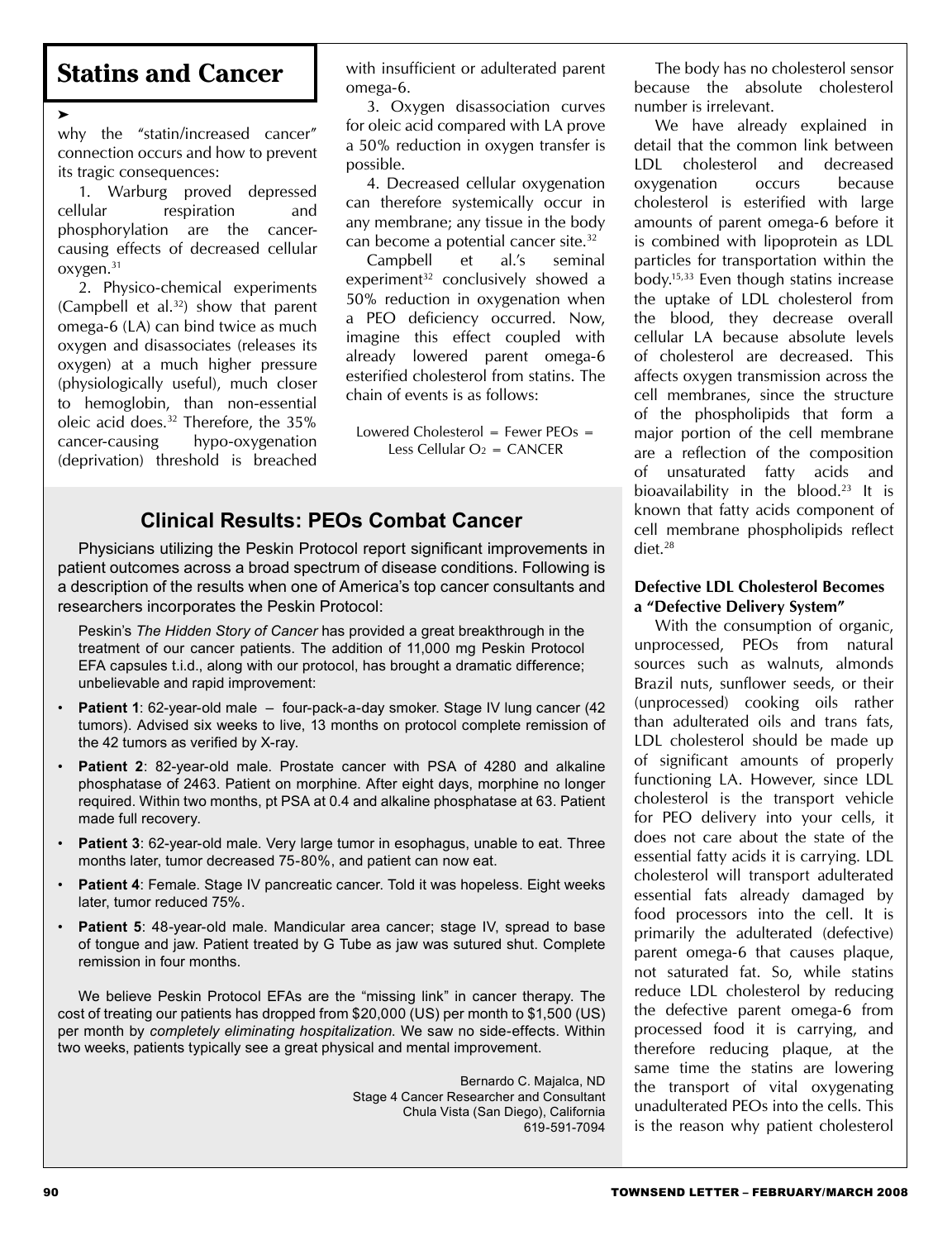The popular belief, even among physicians, is that the evidence like the 2007 METEOR trial (Crouse III, J, et al. Effect of rosuvastatin on progression of carotid intima-media thickness in low-risk individuals with subclinical atherosclerosis: the METEOR trial. *JAMA.* 2007; 297: 1344-1353), for example, shows there is a decrease in heart attacks in patients taking statins. The facts are that although cholesterol was lowered and so halted progression of atherosclerosis, in the placebo group, no patient suffered a serious cardiovascular event, whereas in the treatment group (rosuvastatin), there were eight serious cardiovascular events including heart attack and angina, a bad outcome. In addition, this randomized controlled trial had a number of serious flaws that were pointed out in an editorial in *JAMA*, which accompanied the article (Lauer MS. *JAMA*. 2007;297:1376-8).

 As this article was going to press, another negative, unexplainable, and baffling result of statins was published on Reuters, December 3, 2007 (available at: http://www. drbriffa.com/blog/2007/03/30/hailedmeteor-trial-results-not-as-stellar-aswe-are-led-to-believe/ or http://www. reuters.com/article/healthNews/ idUSN2922862020071129). It included the following:

- "...[B]affled by findings indicating *lower cholesterol levels were not linked* to reduced stroke deaths.
- "I think all we can say is that *we don't really understand what's going on here*….
- "Because most of the benefit of statins in preventing cardiovascular events can be ascribed to the LDL reduction, it is *puzzling that LDL cholesterol is not associated with stroke risk*."

 For the first time, this baffling outcome is now both predictable and explained.

 Any drug that *artificially* lowers cholesterol *also lowers transport of cancer-fighting, oxygenating* PEOs!

```
Lowered Cholesterol = Fewer PCOs =Less Cellular O_2 = CANCER
```
The body has no cholesterol sensor because the absolute cholesterol number is irrelevant.

# **Statins and Cancer**

cases, responsible for over 80% of the cancer mortality rate, because they facilitate cancer transport throughout the body when it would not have spread otherwise. This fact was known in 1958.34,35

AA from parent omega-6 (LA) contributes to smooth working of vascular function and increased blood flow. AA provides eicosanoids for response to injury-acting as a healer-helping to heal vascular injury.

#### **Stop Blaming Cholesterol**

 LDL cholesterol continues to be improperly blamed for a myriad of health problems, while the real culprit is defective PEOs. LDL cholesterol has no alternative but to transport these killers throughout our body since, due to food processors' requirement for extended shelflife in the oils they sell, we have insufficient properly functioning LA in our diets. The nutritionists never make this critical connection and incorrectly identify the "problem" as LDL cholesterol. To repeat: the reason for the ineffectiveness of statins to stop heart disease is they simply can't eliminate enough of the defective PEOs being transported in LDL *esterified* cholesterol. In addition, they simultaneously remove correctly functioning PEOs, because they reduce its cholesterol carrier – a doubly bad effect. You now understand why the absolute LDL number is irrelevant if the diet contains sufficient unadulterated PEOs. Statins don't discriminate between eliminating functional, unadulterated PEOs and nonfunctional, adulterated PEOs.

#### **Reducing LDL Cholesterol Increases Blood Clots and Facilitates Metastasis of Cancer**

 Defective parent omega-6 is also the root cause of thrombosis /blood clots forming in the arteries and then being unable to dissolve away naturally, as they do with external cuts. As referenced earlier, blood clots are a tremendous problem with cancer

 Experiments from Florida Hospital Institute of Translational Research show that blood clots are often caused by biochemical factors contained in small cancerous tumors, like Tissue Factor (TF), that otherwise is found only in normal tissue − not in the blood − that normally causes *clotting only from vascular injury*. When cancer cells carrying TF enter the blood, small clots are formed on the cancer cell's surfaces. The blood platelets, which are small cells that stick to injured blood vessels to help prevent blood loss, then stick to the clot-covered cancer cell. This sticky "sandwich" of cancer cell, blood clot, and platelets is able to stick to the inside of the blood vessel wall. A clot provides a "safe haven" for the cancer cell, giving it the time it needs to squeeze between the cells that line the blood vessel and escape into the tissues, where it can multiply into a secondary tumor.

#### **Arachidonic Acid Is Important to Counteract Cancerous Clotting and CAD**

 Humans obtain arachidonic acid (AA) either ready-made in food or from the parent omega-6, if it is unadulterated. AA is not harmful: it is the precursor to prostacyclin – the most potent anti-aggretory agent (natural "blood thinner") and inhibitor of platelet adhesion.<sup>36</sup> Lowering esterified LA through the lowering of LDL cholesterol automatically decreases the body's natural anti-

➤